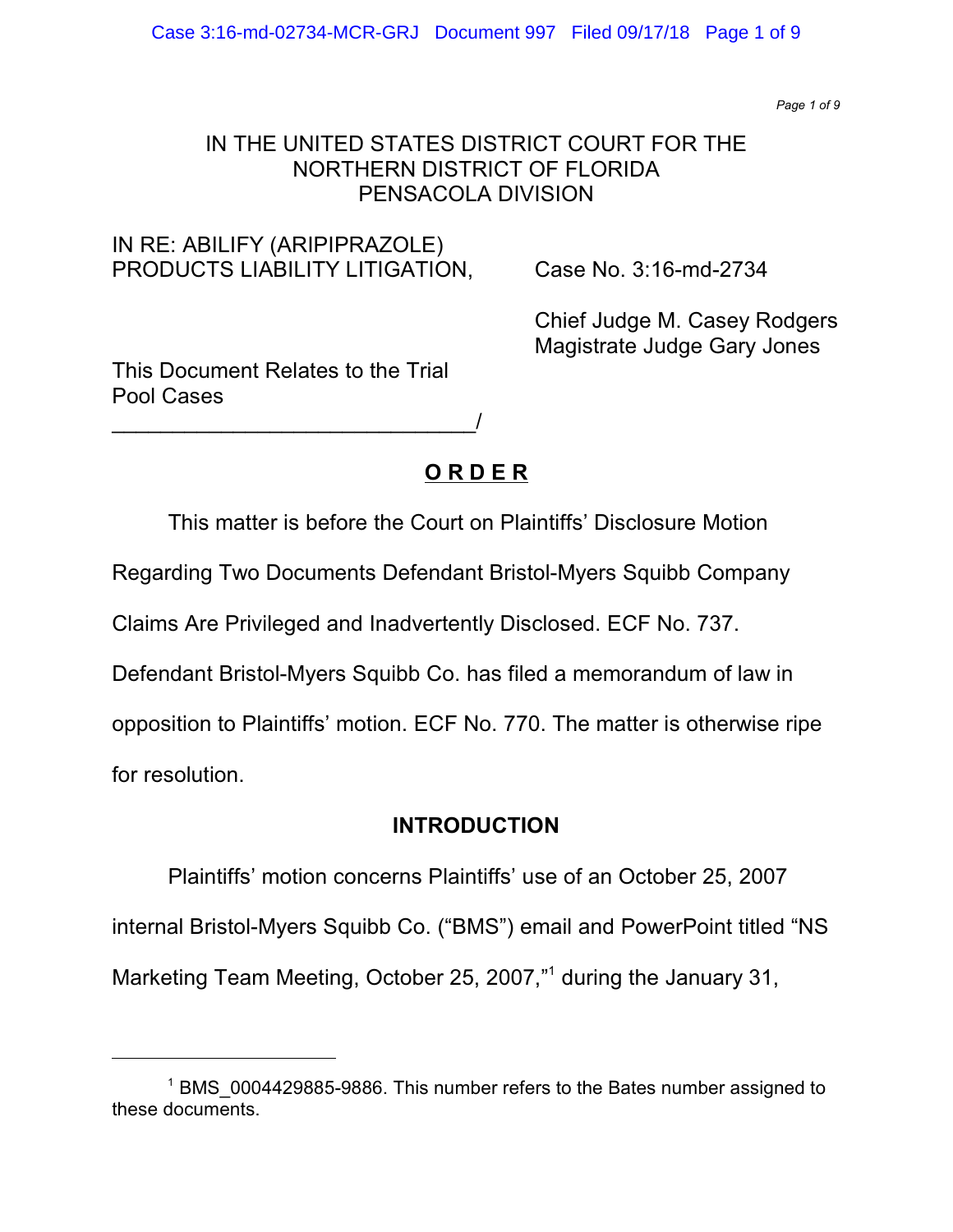*Page 2 of 9*

2018, deposition of Altaf A. Shamji, BMS' executive director for Abilify marketing from February 2007- December 2008. The PowerPoint discussed, among other things, BMS' Corporate Integrity Agreement. ("CIA".)

During Mr. Shamji's deposition BMS' counsel objected that the PowerPoint was beyond the scope of the Court's ruling about the permissible areas of inquiry concerning the CIA. ECF No. 734. Later in the deposition BMS' counsel objected on the grounds that the use of the PowerPoint contained "privileged ... confidential information [that] was inadvertently produced, in particular the section that was drafted by and presented by legal." BMS' counsel expressly advised Plaintiffs before the conclusion of the deposition that they would be "exercising our clawback rights under our protective order."

After the deposition was concluded BMS sent an email to Plaintiffs confirming that BMS sought to claw back the email and PowerPoint as inadvertently produced. $2$  Although the email did not mention attorney-client privilege and did not contain a privilege log, BMS orally advised Plaintiffs at the deposition that BMS asserted a privilege because a section was

<sup>&</sup>lt;sup>2</sup> ECF No. 770, Ex. C.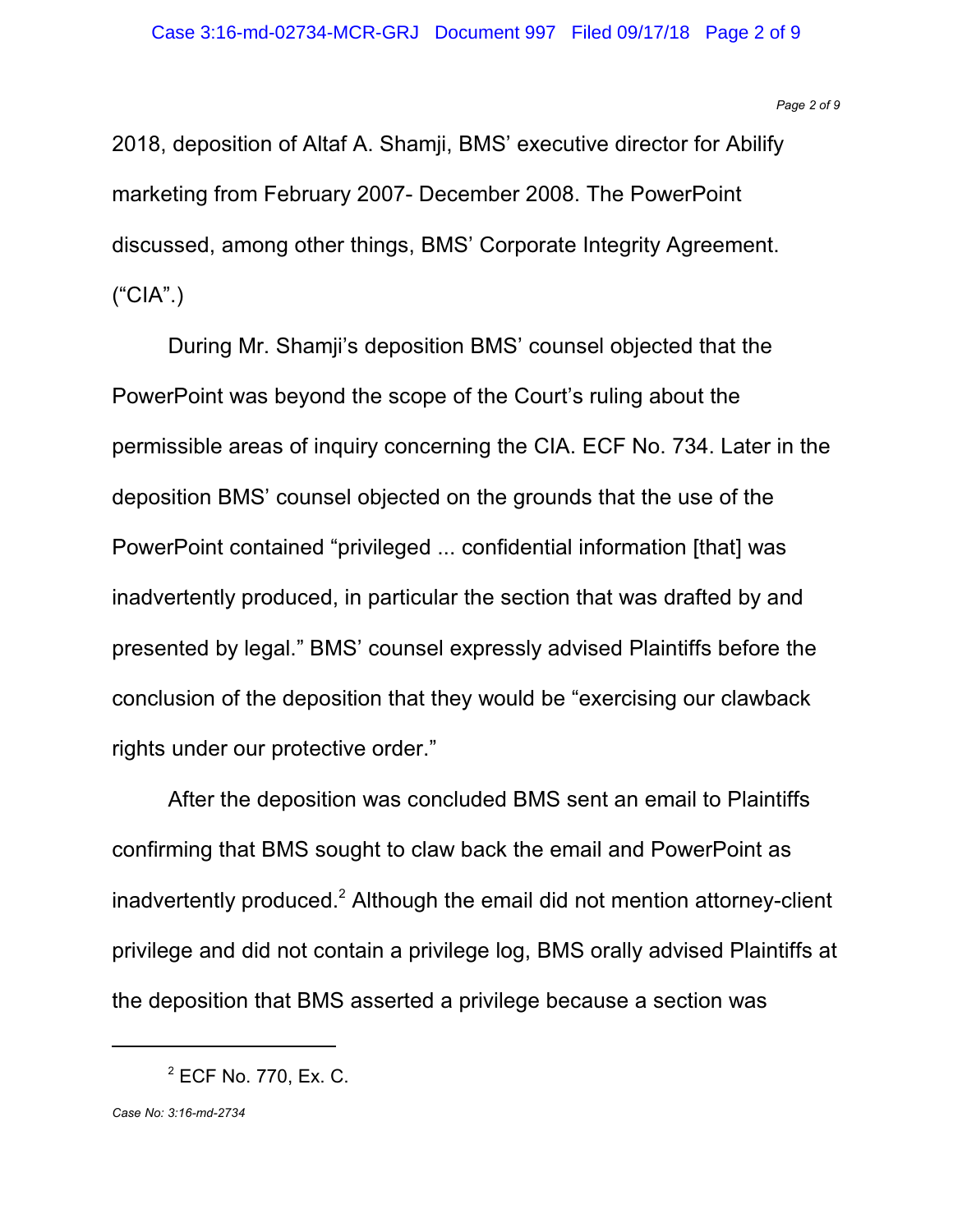*Page 3 of 9*

drafted by and presented by legal. On February 5, 2018, BMS sent Plaintiffs a notice and associated privilege log articulating the basis for clawing back the redacted email and PowerPoint attachment. BMS then produced redacted, replacement versions of the email and PowerPoint.

Plaintiffs say that BMS waived privilege because BMS failed to provide a written notice within two business days from the date of the deposition accompanied by a log articulating the privilege basis for the documents. Second, Plaintiffs argue that the redacted portions of the documents are not privileged because the documents do not convey legal advice.

#### **DISCUSSION**

Turning first to the issue of timeliness, the Protective Order, details the procedure for clawing back a document inadvertently produced. ECF No. 185. When a document is used by a receiving party during a deposition—as was the case here—and the producing party wishes to assert a privilege over a document the producing party may provide notification orally at the deposition. BMS did so here when BMS' counsel objected to the use of the PowerPoint explaining that the document was privileged because it was presented and drafted by BMS attorneys.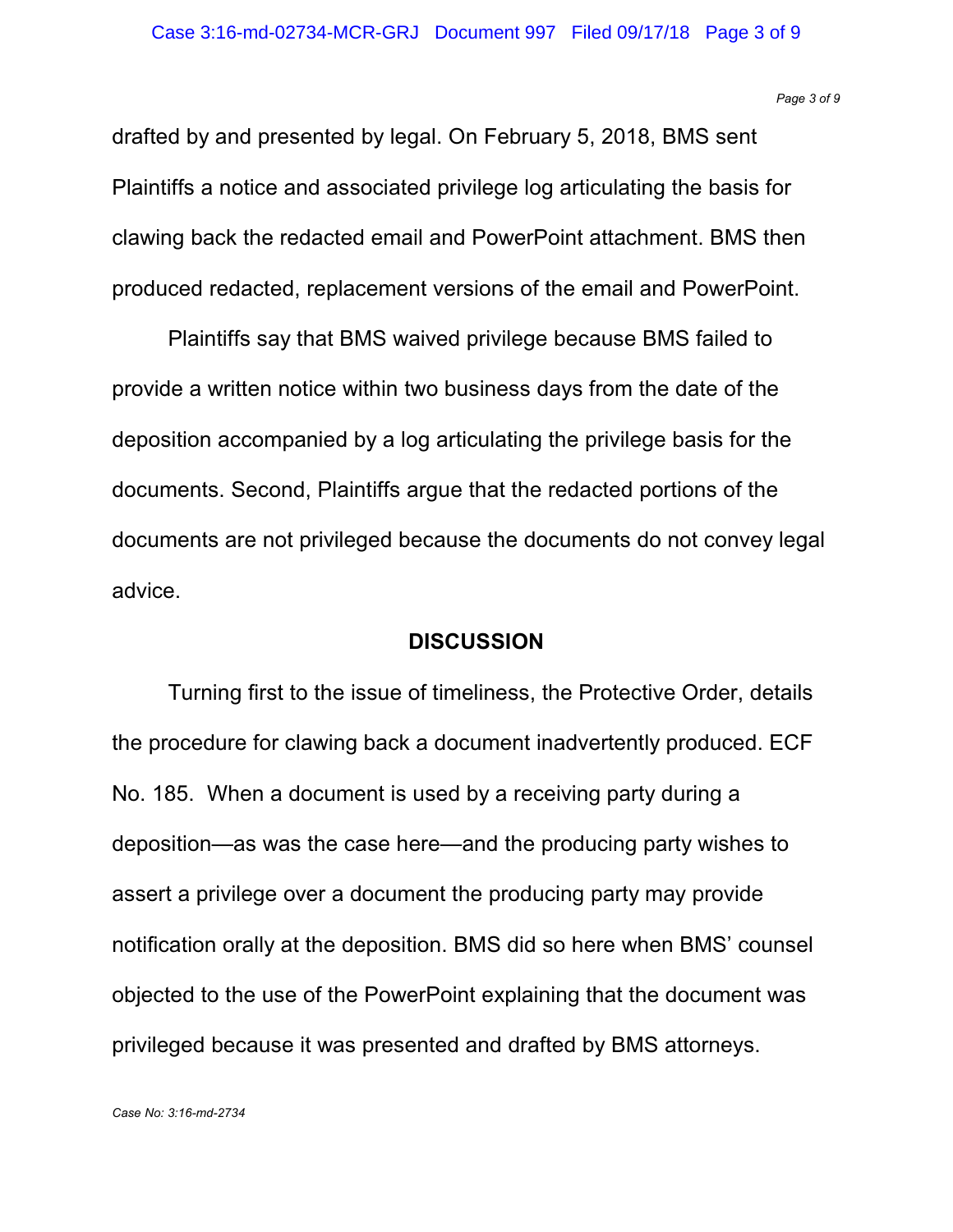*Page 4 of 9*

Plaintiffs argue that BMS was required to do more to preserve the privilege. Plaintiffs assert that BMS also was required to confirm the assertion of its claw back right by sending written notification within two business days accompanied by a privilege log. BMS emailed the written notification accompanied by a privilege log on February 5, 2018.

Plaintiffs' argument on timeliness fails for two reasons. First, as a practical matter Plaintiffs were notified at the deposition on January 31, 2018 that BMS asserted a privilege over the documents based upon the fact that a section of the PowerPoint had been prepared by and presented by an attorney. BMS reaffirmed its assertion of its rights under the clawback that same day on January 31, 2018, when it sent a confirming email to Plaintiffs. While the confirming email was not accompanied by a privilege log, there was no mystery at that point that BMS asserted a privilege and sought to claw back the document, as it was entitled to do under the Protective Order.

Second, even if the January 31, 2018 confirming email was not strictly in compliance with the terms of the Protective Order because the email was not accompanied by a privilege log, BMS only was required to send written notification accompanied by a privilege log within two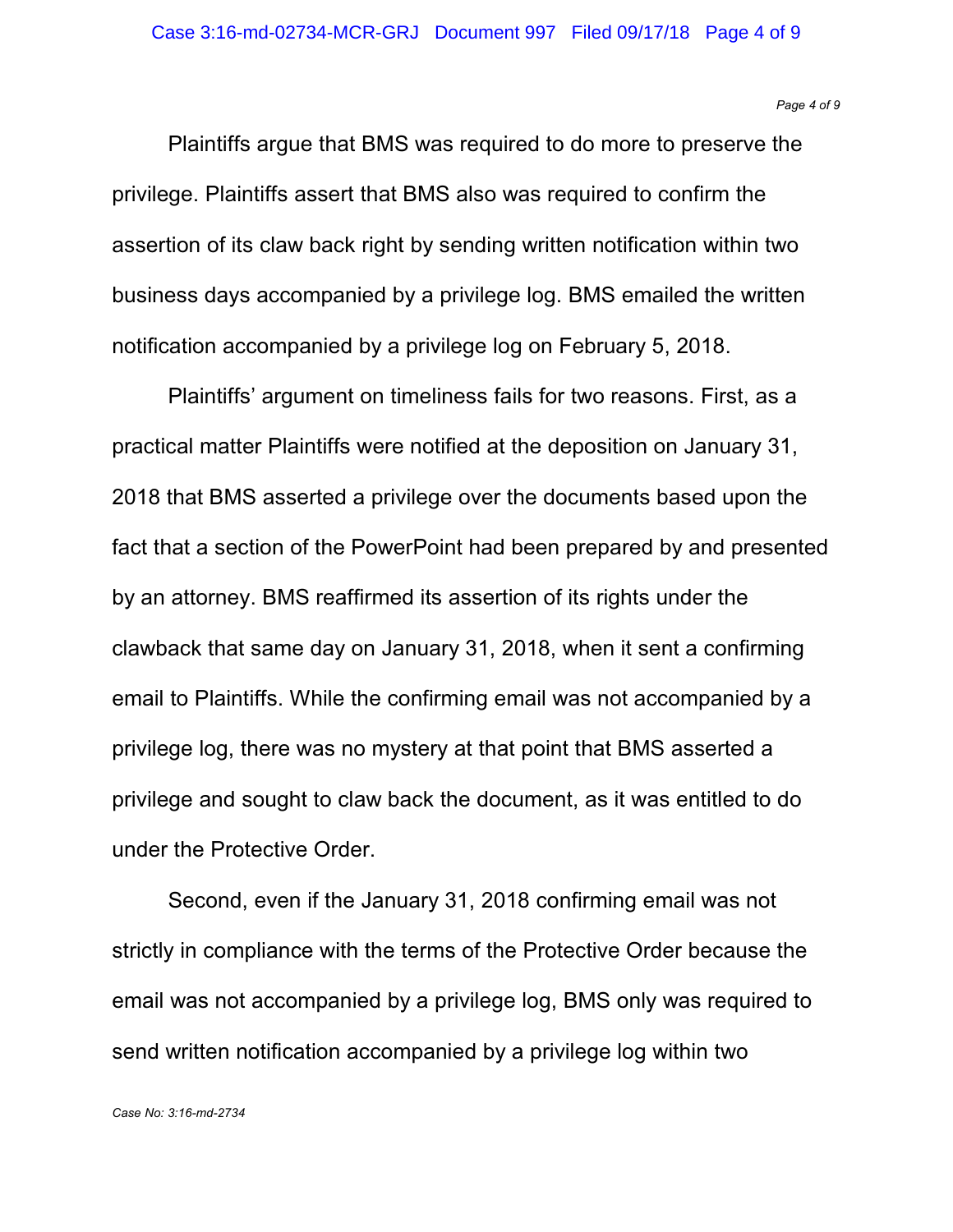#### *Page 5 of 9*

business days of the deposition. Mr. Shamji's deposition was conducted on Wednesday January 31, 2018. BMS' second email accompanied by a privilege log was sent on Monday, February 5, 2018. While the February 5, 2018 email was sent on the third business day after the deposition, none of the information contained in the February 5, 2018, email or the attached privilege log contained any new information concerning the assertion of privilege, which Plaintiffs were not already aware of on January 31, 2018 when the oral assertion was made followed up by a confirming email.

Although BMS might not have followed the precise terms of the Protective Order, in the Court's view the one-day delay in sending the privilege log can charitably be described as a situation where the expression "no harm, no foul" applies. Plaintiffs cannot point to any prejudice they suffered or could have suffered as a result of the receipt of a privilege log one day late, which simply confirmed the privilege timely raised by BMS at the deposition and then confirmed in writing the same day. Consequently, Plaintiffs' argument that BMS waived its ability to claw back the email and PowerPoint is due to denied.

Second, and independent of whether BMS waived the right to claw back the documents, Plaintiffs claim that BMS cannot recall the documents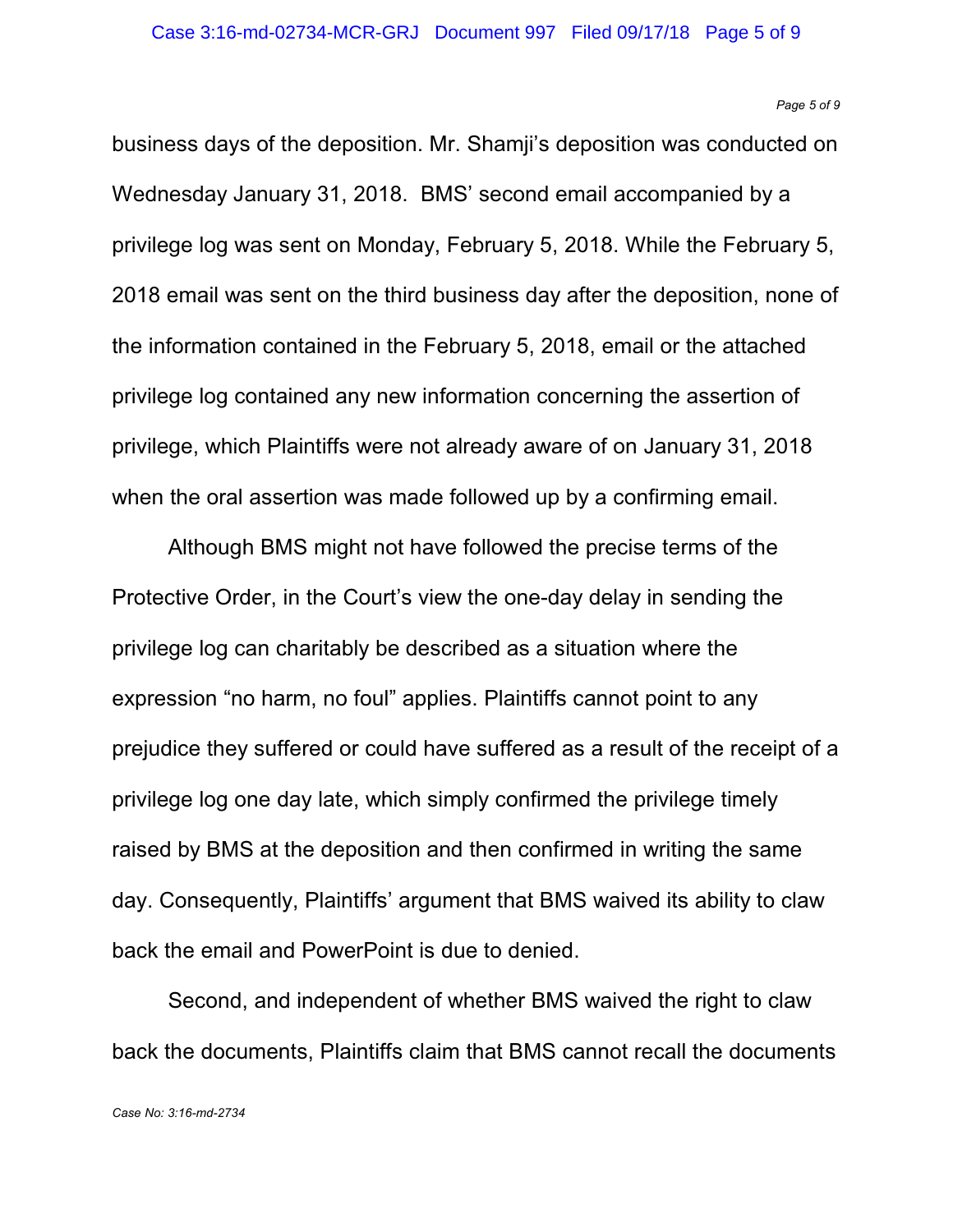*Page 6 of 9*

under the claw back because the redacted portions of the documents are not privileged. In arguing that the documents are not privileged Plaintiffs focus upon the fact that a non-lawyer assisted in the creation of the PowerPoint, the PowerPoint contains factual information, and not legal advice, and that some of the information in the PowerPoint concerning the CIA was already public. Although these arguments have superficial appeal Plaintiffs' arguments ignore the context in which the documents were created and the purpose for which the documents were used.

As to Plaintiffs' argument that the PowerPoint is not privileged because it was created by a non-lawyer, BMS affirmatively represents that the PowerPoint slides indeed were authored by both BMS employees and BMS in-house counsel, who worked collaboratively on the presentation. The fact that the meta data for the slides reflects only that a non-attorney was the author, does not fully resolve the issue. Take for an example, a situation in which an in-house counsel (or outside counsel) prepares a draft of a slide presentation to be presented to management level employees. While the final preparation of the PowerPoint slide deck may have been created by a paralegal or non-attorney, the information does not loose its privileged nature simply because the attorney did not perform the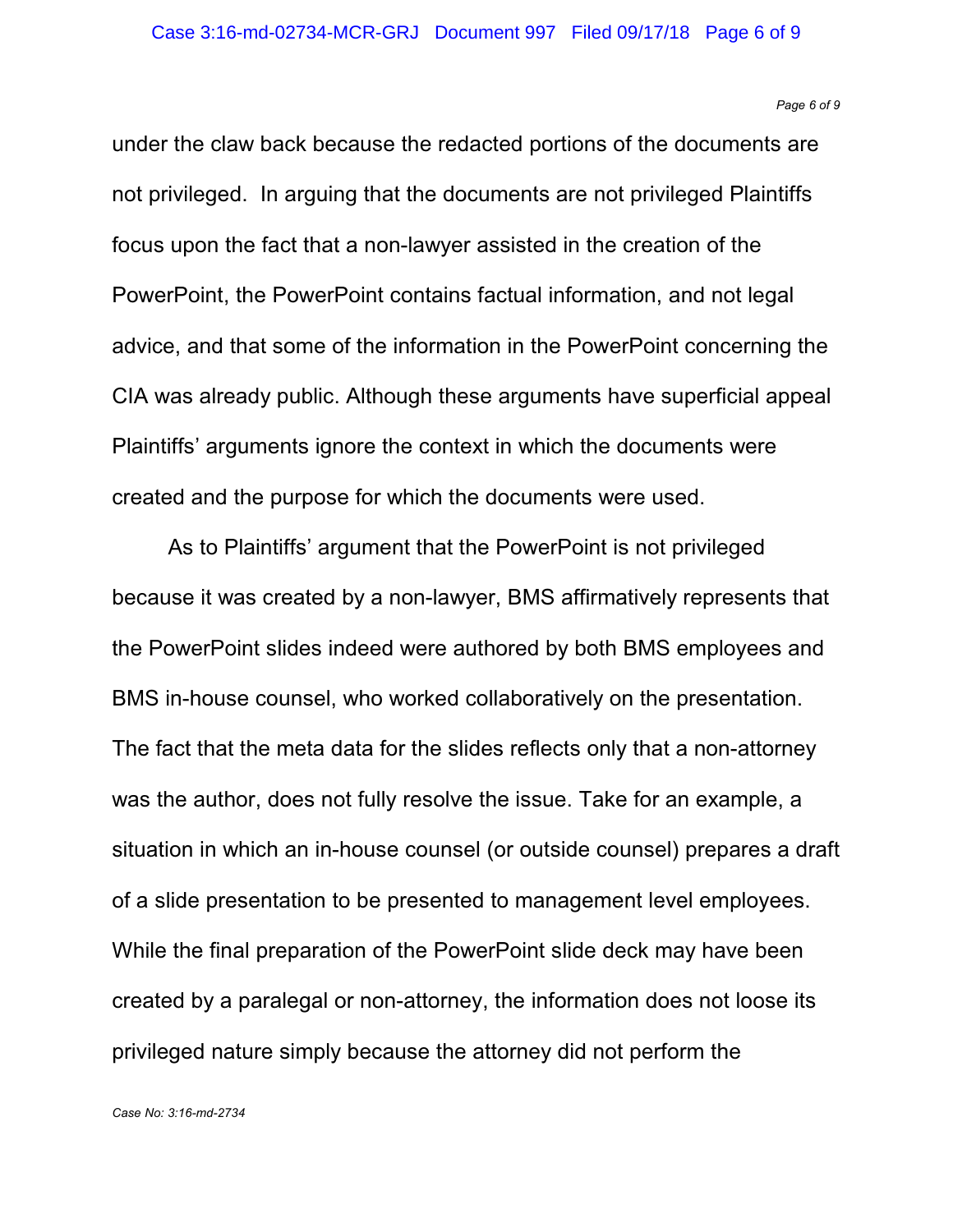*Page 7 of 9*

ministerial function of actually preparing the PowerPoint deck. Thus, the fact that the meta data reflects the deck was prepared by a non-attorney has little relevance to whether the PowerPoint is protected by the attorneyclient privilege.

Turning to the content of the redacted portions of the PowerPoint, Plaintiffs say that the those portions of the PowerPoint dealing with the CIA are not privileged because the PowerPoint does not contain any legal advice and instead simply contains factual background information regarding the CIA. Because the CIA information is factual and the information about the CIA was publicly known at the time, Plaintiffs assert that the attorney-client privilege does not apply and therefore BMS cannot recall the documents under the claw back.

Plaintiffs' argument misses the point of BMS' assertion of privilege. BMS not only asserts that the redacted portions of the PowerPoint dealing with the CIA were prepared by in-house counsel but importantly that the PowerPoint was part of a *presentation* by Regina Cavaliere, a Senior BMS counsel, made to BMS management employees. According to BMS, Ms. Cavliere's presentation was not simply a historical account of the CIA but instead was Ms. Caviliere's interpretation of the scope of BMS' obligation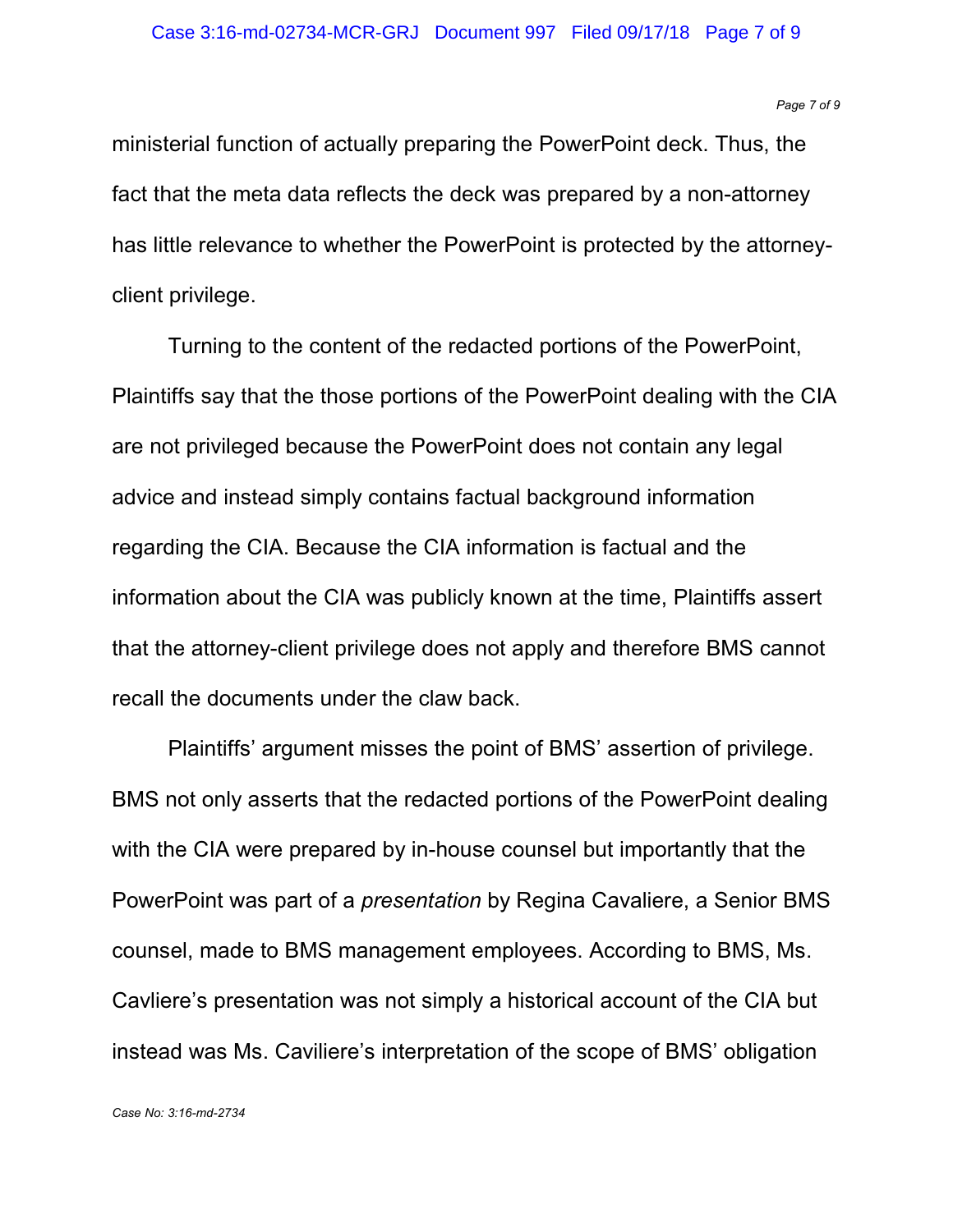*Page 8 of 9*

under the CIA. The redacted portions of the PowerPoint specifically related to the presentation, which provided BMS employees with both factual background to the CIA and BMS counsel's interpretation of BMS' obligations under the CIA. The information in the slides in the PowerPoint therefore must be viewed in the context for which the slides were prepared and how the slides were used by BMS' in-house counsel in her presentation.

In evaluating whether the information in the PowerPoint is privileged the Court cannot view the PowerPoint slides in a vacuum, as Plaintiffs suggest, but rather must view the slides in the context in which they were prepared and how the slides were used. Because the information in the PowerPoint slides was prepared by in-house counsel (albeit with the assistance of a non-lawyer) and expressly was utilized by in-house counsel in a presentation to management employees concerning in-house counsel's interpretation of the scope of BMS' obligations under the CIA, the portions of the PowerPoint slide deck redacted by BMS are privileged and therefore BMS has the right under the claw back to recall those portions of the PowerPoint slide deck.

Accordingly, upon due consideration, it is **ORDERED**:

Plaintiffs' Disclosure Motion Regarding Two Documents Defendant *Case No: 3:16-md-2734*